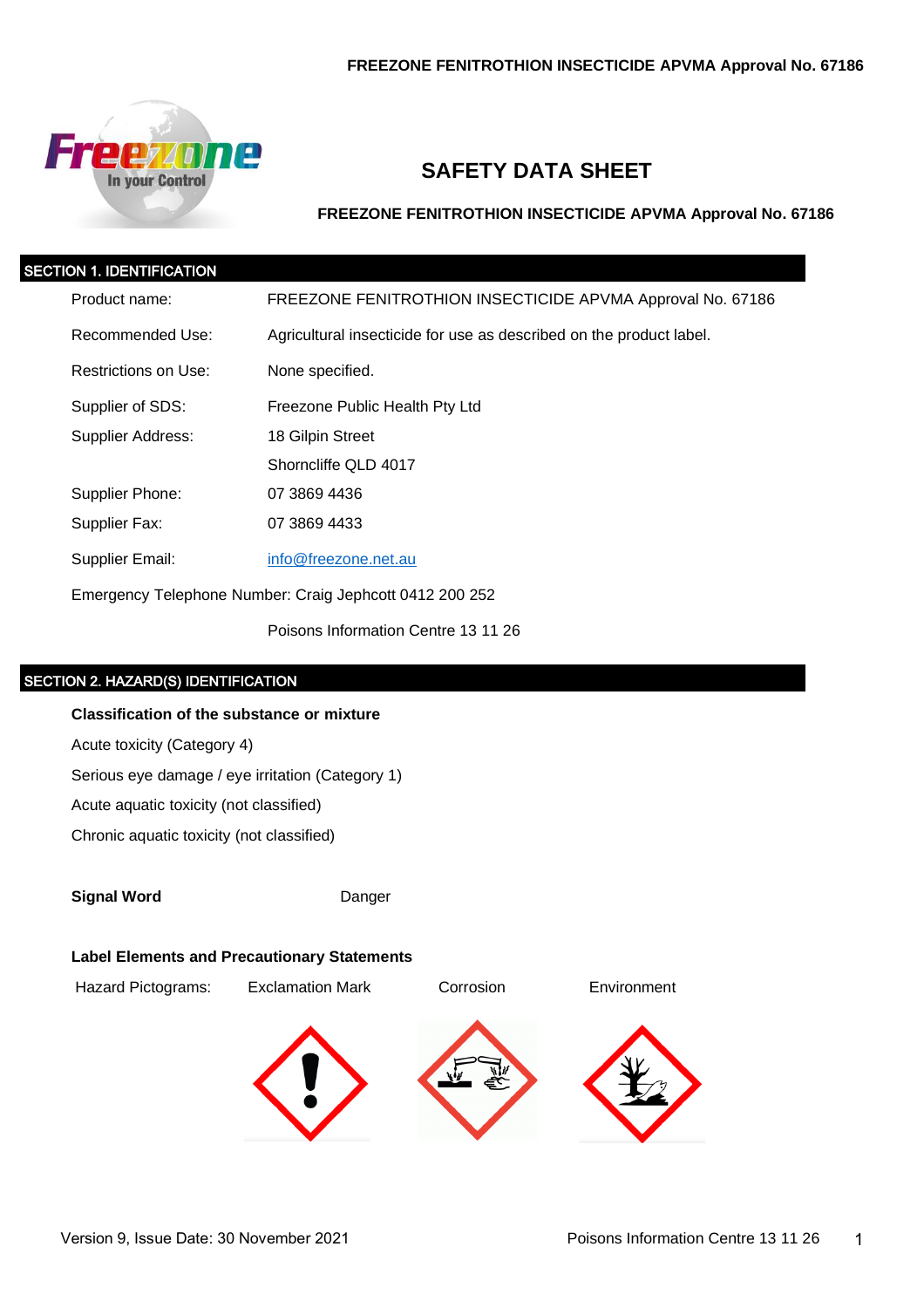| <b>Hazard Statements:</b>        | H302+H312+H332 Harmful if swallowed, in<br>contact with skin or if inhaled.                                                                        |
|----------------------------------|----------------------------------------------------------------------------------------------------------------------------------------------------|
|                                  | H318 Causes serious eye damage.                                                                                                                    |
|                                  | H410 Very toxic to aquatic life with long lasting effects.                                                                                         |
|                                  |                                                                                                                                                    |
| <b>Precautionary Statements:</b> | P261 Avoid breathing vapour/ spray.                                                                                                                |
|                                  | P264 Wash contaminated skin thoroughly after handling.                                                                                             |
|                                  | P270 Do not eat, drink or smoke when using this product.                                                                                           |
|                                  | P271 Use only outdoors or in a well-ventilated area.                                                                                               |
|                                  | P273 Avoid release to the environment.                                                                                                             |
|                                  | P280 Wear protective gloves/ protective clothing/ eye protection/ face protection.                                                                 |
|                                  | P301+P312 IF SWALLOWED: Call a POISON CENTER or doctor/ physician if you<br>feel unwell.                                                           |
|                                  | P302+P352 IF ON SKIN: Wash with plenty of soap and water.                                                                                          |
|                                  | P304+P340 IF INHALED: Remove victim to fresh air and keep at rest in a position<br>comfortable for breathing.                                      |
|                                  | P305+P351+P338 IF IN EYES: Rinse cautiously with water for several minutes.<br>Remove contact lenses, if present and easy to do. Continue rinsing. |
|                                  | P310 Immediately call a POISON CENTER or doctor/ physician.                                                                                        |
|                                  | P321 Specific treatment (see medical advice on this label).                                                                                        |
|                                  | P330 Rinse mouth.                                                                                                                                  |
|                                  | P362+P364 Take off contaminated clothing and wash before reuse.                                                                                    |
|                                  | P391 Collect spillage.                                                                                                                             |
|                                  | P501 Dispose of contents/ container in accordance with national regulations.                                                                       |

| SECTION 3. COMPOSITION AND INFORMATION ON INGREDIENTS |                                           |  |
|-------------------------------------------------------|-------------------------------------------|--|
| <b>FENITROTHION</b> contains 80%                      | <b>Classification</b>                     |  |
| CAS number: 122-14-5                                  | Acute toxicity (Category 4)               |  |
|                                                       | Serious eye damage / eye irritation       |  |
| EC number: 204-524-2                                  | (Category 1)                              |  |
|                                                       | Acute aquatic toxicity (not classified)   |  |
|                                                       | Chronic aquatic toxicity (not classified) |  |

| Solvent naphtha (petroleum), heavy arom. | <b>Classification</b> |
|------------------------------------------|-----------------------|
| contains 5-10%                           | n/a                   |
| CAS number: 64742-94-5                   |                       |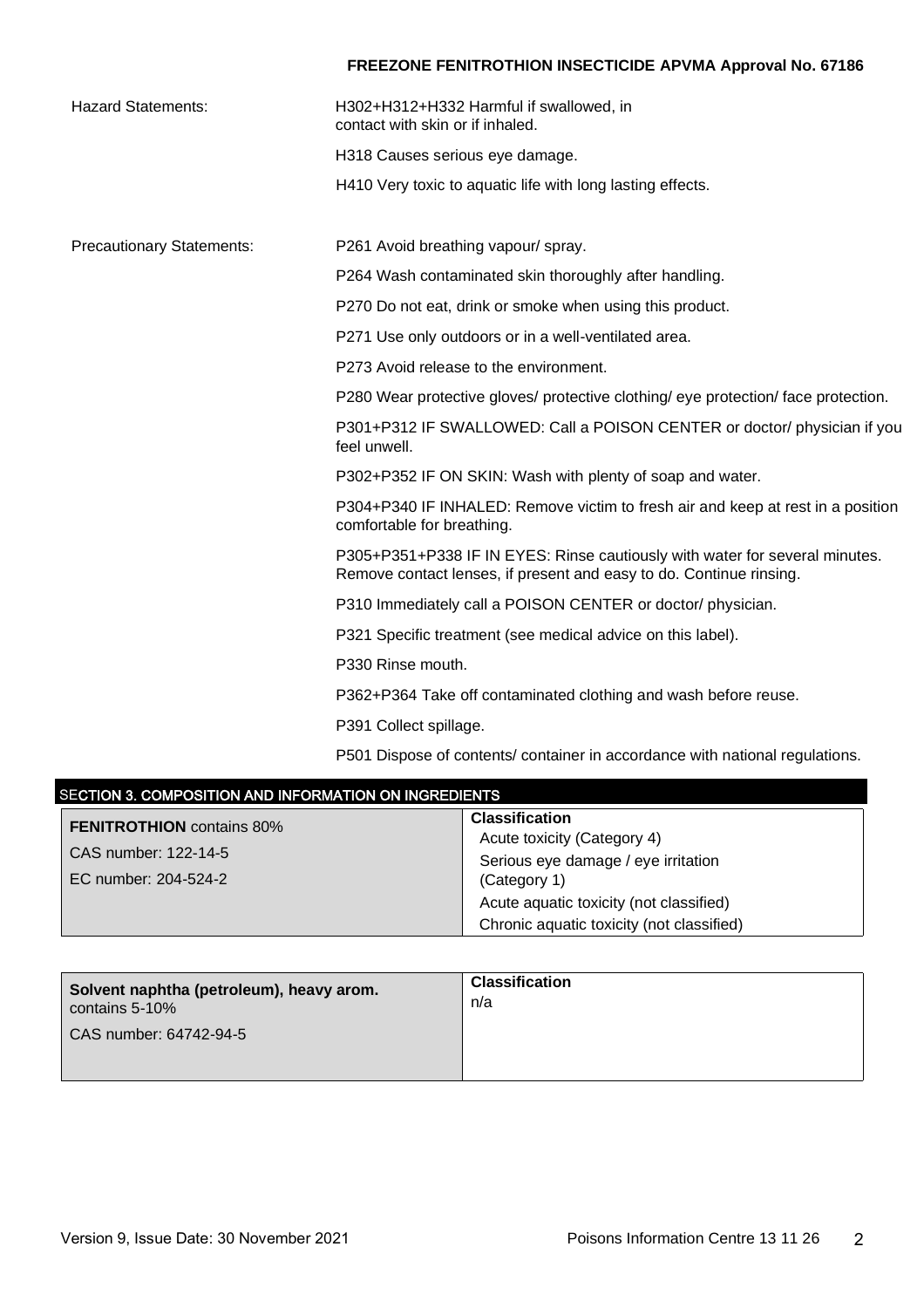| 2-methylpropan-1-ol contains 1-5% | <b>Classification</b> |
|-----------------------------------|-----------------------|
| CAS number: 78-83-1               | n/a                   |

Full text for all hazard statements is contained in Section 16.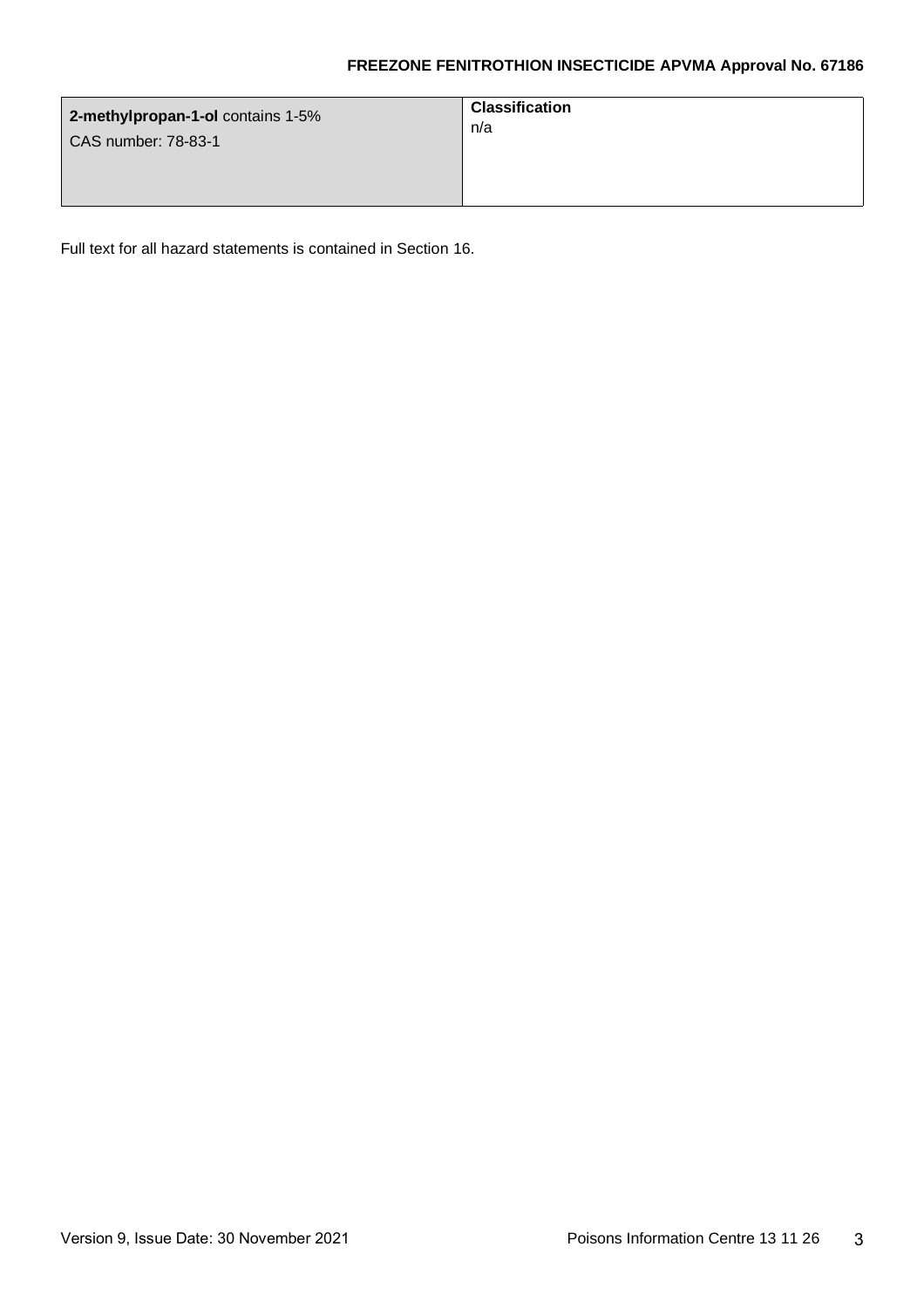### SECTION 4. FIRST AID MEASURES

| <b>First aid measures</b>  |                                                                                                                                                                                                                                                                                                                                                                                                                                         |  |  |
|----------------------------|-----------------------------------------------------------------------------------------------------------------------------------------------------------------------------------------------------------------------------------------------------------------------------------------------------------------------------------------------------------------------------------------------------------------------------------------|--|--|
| General information        | Get medical attention if any discomfort continues. Show this Safety Data<br>Sheet to the medical personnel.                                                                                                                                                                                                                                                                                                                             |  |  |
| Inhalation                 | Move affected person to fresh air and keep warm and at rest in a position<br>comfortable for breathing. Maintain an open airway. Loosen tight clothing<br>such as collar, tie or belt. When breathing is difficult, properly trained<br>personnel may assist affected person by administering oxygen. Get<br>medical attention. Place unconscious person on their side in the recovery<br>position and ensure breathing can take place. |  |  |
| Ingestion                  | Rinse mouth thoroughly with water. Get medical advice/attention if you feel unwell. Do<br>not induce vomiting unless under the direction of medical personnel.                                                                                                                                                                                                                                                                          |  |  |
| Skin contact               | It is important to remove the substance from the skin immediately. Remove<br>contamination with soap and water or recognised skin cleansing agent. Get<br>medical attention.                                                                                                                                                                                                                                                            |  |  |
| Eye contact                | Rinse with water. Do not rub eye. Remove any contact lenses and open eyelids<br>wide apart. Get medical attention if any discomfort continues.                                                                                                                                                                                                                                                                                          |  |  |
| Protection of first aiders | First aid personnel should wear appropriate protective equipment.                                                                                                                                                                                                                                                                                                                                                                       |  |  |
|                            | Most important symptoms and effects, both acute and delayed                                                                                                                                                                                                                                                                                                                                                                             |  |  |
| General information        | The severity of the symptoms described will vary dependent on the<br>concentration and the length of exposure.                                                                                                                                                                                                                                                                                                                          |  |  |
| Inhalation                 | A single exposure may cause the following adverse effects: Headache.<br>Exhaustion and weakness.                                                                                                                                                                                                                                                                                                                                        |  |  |
| Ingestion                  | Harmful if swallowed.                                                                                                                                                                                                                                                                                                                                                                                                                   |  |  |
| Skin contact               | Harmful in contact with skin.                                                                                                                                                                                                                                                                                                                                                                                                           |  |  |
| Eye contact                | Causes serious eye damage. Symptoms following overexposure may include<br>the following: Pain. Profuse watering of the eyes. Redness.                                                                                                                                                                                                                                                                                                   |  |  |
| Notes for the doctor       | Treat symptomatically. Atropine sulfate is recommended for acute poisoning<br>as treatment strategy                                                                                                                                                                                                                                                                                                                                     |  |  |

## SECTION 5. FIREFIGHTING MEASURES

#### **Extinguishing media**

| Suitable extinguishing media | The product is not flammable. Extinguish with alcohol-resistant foam, |
|------------------------------|-----------------------------------------------------------------------|
|                              | carbon dioxide, dry powder or water fog. Use fire-extinguishing media |
|                              | suitable for the surrounding fire.                                    |

Unsuitable extinguishing media Do not use water jet as an extinguisher, as this will spread the fire.

#### **Specific hazards arising from the chemical**

| Specific hazards     | Containers can burst violently or explode when heated, due to excessive<br>pressure build-up. This product is toxic. |
|----------------------|----------------------------------------------------------------------------------------------------------------------|
| Hazardous combustion | Thermal decomposition or combustion products may include the following                                               |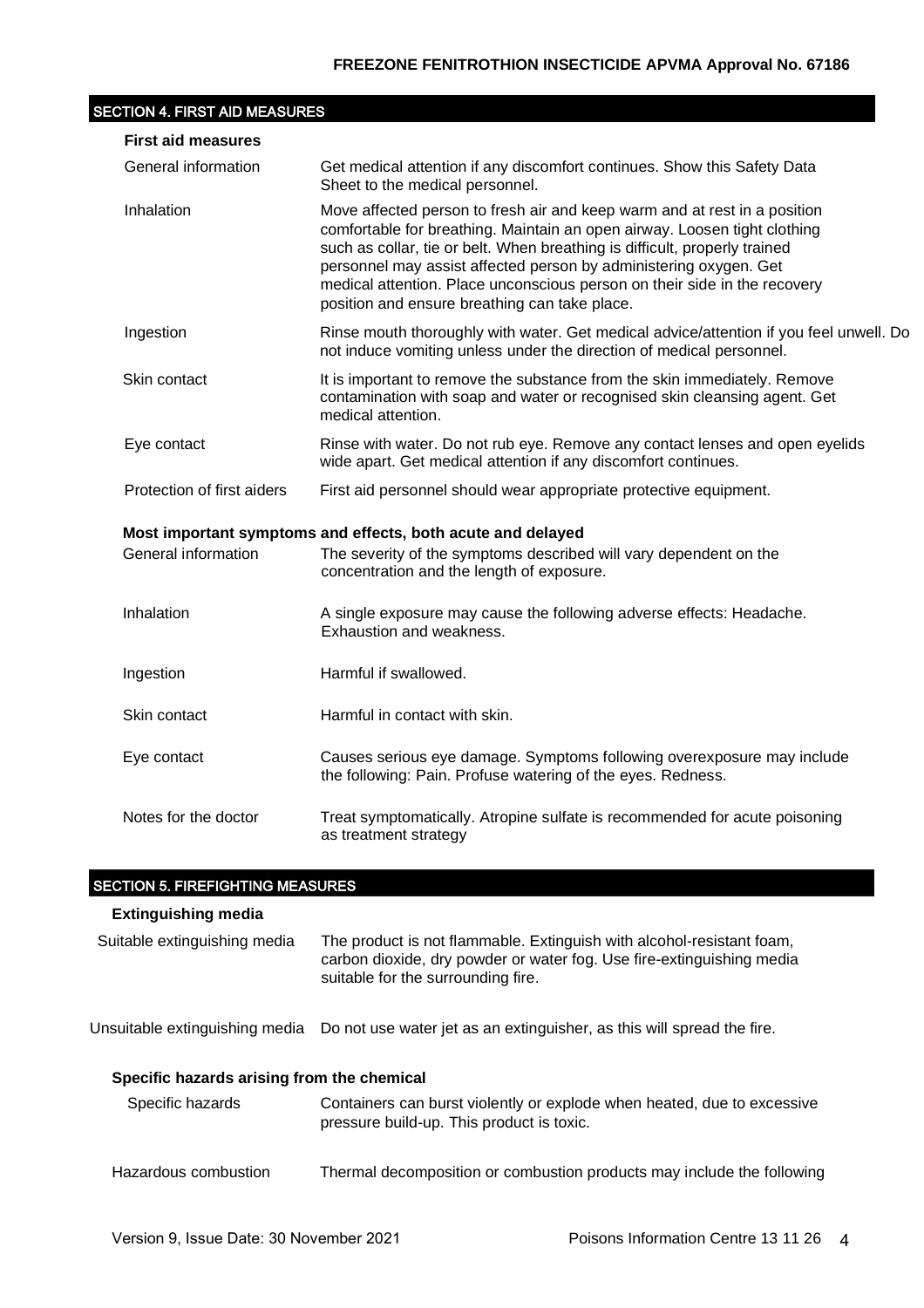substances: Toxic gases or vapours.

### **Special protective equipment and precautions for firefighters**

| Firefighting precautions | Avoid breathing fire gases or vapours. Evacuate area. Keep upwind to avoid<br>inhalation of gases, vapours, fumes and smoke. Ventilate closed spaces before<br>entering them. Cool containers exposed to heat with water spray and remove<br>them from the fire area if it can be done without risk. Cool containers exposed to<br>flames with water until well after the fire is out. If a leak or spill has not ignited, use<br>water spray to disperse vapours and protect men stopping the leak. Avoid<br>discharge to the aquatic environment. Control run-off water by containing and<br>keeping it out of sewers and watercourses. If risk of water pollution occurs, notify<br>appropriate authorities. |
|--------------------------|-----------------------------------------------------------------------------------------------------------------------------------------------------------------------------------------------------------------------------------------------------------------------------------------------------------------------------------------------------------------------------------------------------------------------------------------------------------------------------------------------------------------------------------------------------------------------------------------------------------------------------------------------------------------------------------------------------------------|
| Protective equipment     | Wear chemical protective suit. Wear positive-pressure self-contained breathing<br>apparatus (SCBA) and appropriate protective clothing. Firefighter's clothing<br>conforming to Australia/New Zealand Standards AS/NZS 4967 (for clothing)<br>AS/NZS 1801 (for helmets), AS/NZS 4821 (for protective boots), AS/NZS 1801<br>(for protective gloves) will provide a basic level of protection for chemical<br>incidents.                                                                                                                                                                                                                                                                                         |
| Hazchem Code             | 3X                                                                                                                                                                                                                                                                                                                                                                                                                                                                                                                                                                                                                                                                                                              |

| <b>SECTION 6. ACCIDENTAL RELEASE MEASURES</b> |                                                                                                                                                                                                                                                                                                                                                                                                                                                                                                                                                                                                                                                                                                                                                                                                                            |  |  |
|-----------------------------------------------|----------------------------------------------------------------------------------------------------------------------------------------------------------------------------------------------------------------------------------------------------------------------------------------------------------------------------------------------------------------------------------------------------------------------------------------------------------------------------------------------------------------------------------------------------------------------------------------------------------------------------------------------------------------------------------------------------------------------------------------------------------------------------------------------------------------------------|--|--|
| Personal precautions                          | Wear protective clothing as described in Section 8 of this safety data sheet. No<br>action shall be taken without appropriate training or involving any personal risk.<br>Avoid inhalation of dust and vapours. Use suitable respiratory protection if<br>ventilation is inadequate. Avoid contact with skin and eyes.                                                                                                                                                                                                                                                                                                                                                                                                                                                                                                     |  |  |
| Environmental precautions                     | Avoid discharge into drains or watercourses or onto the ground. Avoid discharge<br>to the aquatic environment.                                                                                                                                                                                                                                                                                                                                                                                                                                                                                                                                                                                                                                                                                                             |  |  |
| Clean up methods                              | Wear protective clothing as described in Section 8 of this safety data sheet. Clear<br>up spills immediately and dispose of waste safely. Provide adequate ventilation. If<br>the product is soluble in water, dilute the spillage with water and mop it up.<br>Alternatively, or if it is not water-soluble, absorb the spillage with an inert, dry<br>material and place it in a suitable waste disposal container. The contaminated<br>absorbent may pose the same hazard as the spilled material. Label the containers<br>containing waste and contaminated materials and remove from the area as soon<br>as possible. Flush contaminated area with plenty of water. Wash thoroughly after<br>dealing with a spillage. Dangerous for the environment. Do not empty into drains.<br>For waste disposal, see Section 13. |  |  |

## SECTION 7. HANDLING AND STORAGE

| Precautions for handling | Wear protective clothing as described in Section 8 of this safety data sheet. Keep<br>away from food, drink and animal feeding stuffs. Handle all packages and<br>containers carefully to minimise spills. Keep container tightly sealed when not in<br>use. Avoid the formation of mists. Avoid discharge to the aquatic environment. Do<br>not handle until all safety precautions have been read and understood. Do not<br>handle broken packages without protective equipment. Do not reuse empty<br>containers. |
|--------------------------|----------------------------------------------------------------------------------------------------------------------------------------------------------------------------------------------------------------------------------------------------------------------------------------------------------------------------------------------------------------------------------------------------------------------------------------------------------------------------------------------------------------------|
| Storage precautions      | Store away from incompatible materials (see Section 10). Keep out of the reach of<br>children. Keep away from food, drink and animal feeding stuffs. Keep only in the<br>original container. Keep container tightly closed, in a cool, well ventilated place.<br>Keep containers upright. Protect containers from damage.                                                                                                                                                                                            |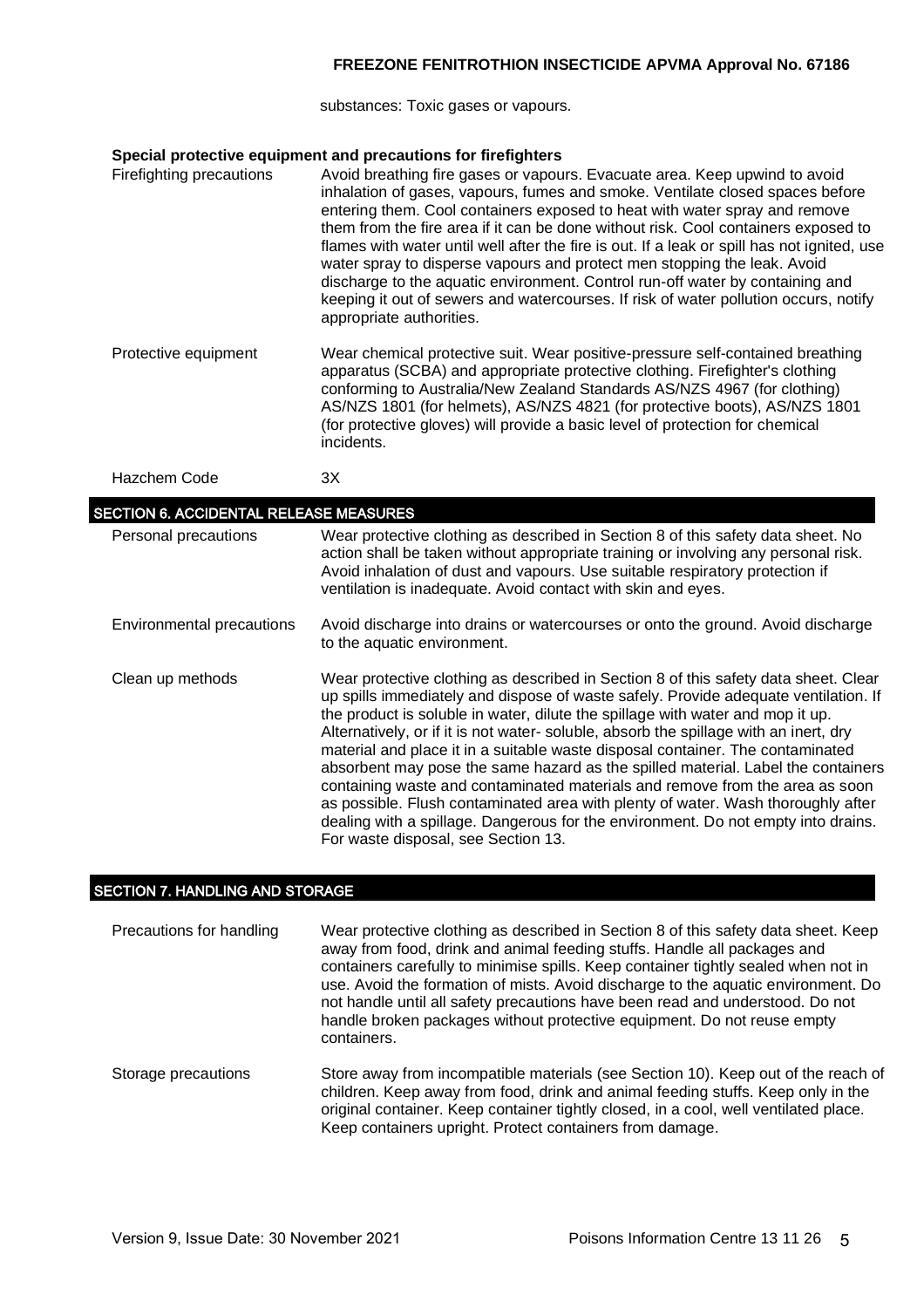### SECTION 8. EXPOSURE CONTROLS AND PERSONAL PROTECTION

| <b>Exposure controls</b><br>Ventilation | This product should only be used in a well ventilated area. If natural ventilation is<br>inadequate, use of a fan is suggested.                                                                                                                                                                                                                                                                                                                                                                                                                                |
|-----------------------------------------|----------------------------------------------------------------------------------------------------------------------------------------------------------------------------------------------------------------------------------------------------------------------------------------------------------------------------------------------------------------------------------------------------------------------------------------------------------------------------------------------------------------------------------------------------------------|
| Eye Protection                          | Avoid contact with eyes. Large Spillages: Eyewear complying with an approved<br>standard should be worn if a risk assessment indicates eye contact is possible. If<br>inhalation hazards exist, a full-face respirator may be required instead.                                                                                                                                                                                                                                                                                                                |
| <b>Hand Protection</b>                  | Wear protective gloves. The most suitable glove should be chosen in consultation<br>with the glove supplier/manufacturer, who can provide information about the<br>breakthrough time of the glove material. To protect hands from chemicals, gloves<br>should comply with Australia/New Zealand Standard AS/NZS 2161. Considering<br>the data specified by the glove manufacturer, check during use that the gloves are<br>retaining their protective properties and change them as soon as any deterioration<br>is detected. Frequent changes are recommended |
| <b>Skin Protection</b>                  | Wear appropriate clothing to prevent any possibility of skin contact.                                                                                                                                                                                                                                                                                                                                                                                                                                                                                          |
| Hygiene measures                        | Wash hands thoroughly after handling. Do not eat, drink or smoke when<br>using this product. Wash contaminated clothing before reuse.                                                                                                                                                                                                                                                                                                                                                                                                                          |
| Respirator                              | No specific recommendations. Provide adequate ventilation. Large Spillages: If<br>ventilation is inadequate, suitable respiratory protection must be worn.                                                                                                                                                                                                                                                                                                                                                                                                     |
| Environmental exposure<br>Control       | Keep container tightly sealed when not in use. Avoid release to the environment.                                                                                                                                                                                                                                                                                                                                                                                                                                                                               |
|                                         | The following Australian Standards will provide general advice regarding safety clothing and equipment                                                                                                                                                                                                                                                                                                                                                                                                                                                         |

Respiratory equipment: AS/NZS 1715 Protective Gloves: AS 2161 Industrial Clothing: AS2919 Industrial Eye Protection: AS1336 and AS/NZS 1337 Occupational Protective Footwear: AS/NZS2210

### SECTION 9. PHYSICAL AND CHEMICAL PROPERTIES

| Appearance                                   | Oily liquid                                      |
|----------------------------------------------|--------------------------------------------------|
| Colour                                       | Red-brown colour.                                |
| Odour                                        | Sulfurous odour.                                 |
| Odour threshold                              | No information available.                        |
| рH                                           | pH (concentrated solution): 3 - 7                |
| Melting point                                | No specific data. Liquid at normal temperatures. |
| Boiling point                                | No information available                         |
| Flash point                                  | No information available                         |
| Evaporation rate                             | No information available.                        |
| Evaporation factor                           | No information available.                        |
| Flammability (solid, gas)                    | No information available.                        |
| Upper/lower flammability or explosive limits | No information available.                        |
| Other flammability                           | No information available.                        |
| Vapour pressure                              | No information available.                        |
| Vapour density                               | No information available.                        |
| Relative density                             | $1.25 - 1.30$                                    |
| Bulk density                                 | No information available.                        |
| Solubility(ies)                              | No information available.                        |
| <b>Partition coefficient</b>                 | No information available.                        |
| Auto-ignition temperature                    | No information available.                        |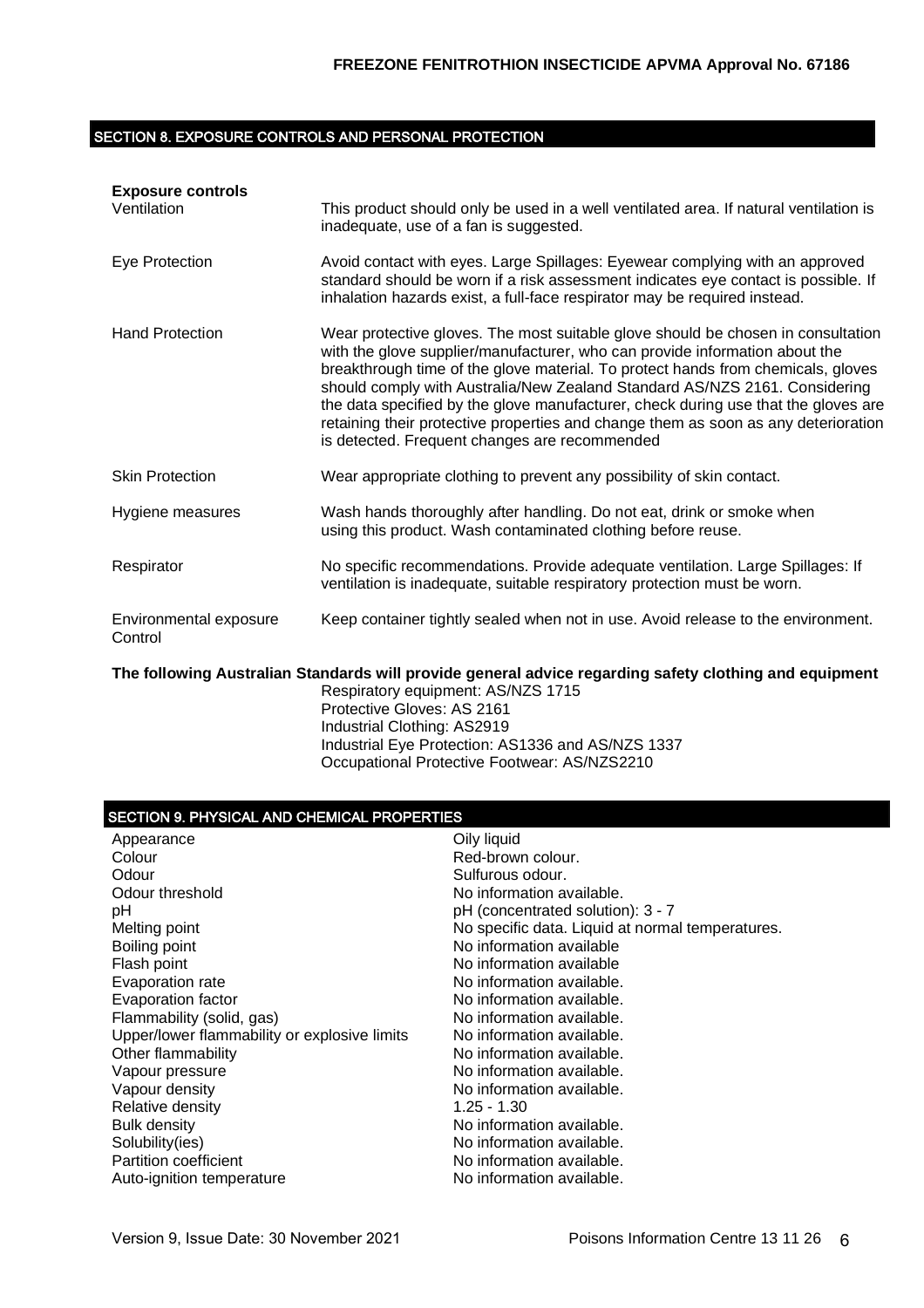Decomposition Temperature Moinformation available.<br>Viscosity Moinformation available. Viscosity<br>
Explosive properties<br>
Explosive properties<br>
No information available. Explosive under the influence of a flame

No information available.<br>No information available. Oxidising properties Does not meet the criteria for classification as oxidising.

### SECTION 10. STABILITY AND REACTIVITY

| Chemical stability                    | Stable at normal ambient temperatures and when used as recommended.<br>Stable under the prescribed storage conditions.                                                   |
|---------------------------------------|--------------------------------------------------------------------------------------------------------------------------------------------------------------------------|
| Reactivity                            | See the other subsections of this section for further details.                                                                                                           |
| Possibility of hazardous<br>reactions | No potentially hazardous reactions known.                                                                                                                                |
| Conditions to avoid                   | There are no known conditions that are likely to result in a hazardous situation.                                                                                        |
| Incompatible materials                | No specific material or group of materials is likely to react with the product to<br>produce a hazardous situation.                                                      |
| Hazardous decomposition               | Does not decompose when used and stored as recommended. Thermal<br>decomposition or combustion products may include the following<br>substances: Toxic gases or vapours. |

## SECTION 11. TOXICOLOGICAL INFORMATION

| Information on toxicological effects<br>Acute toxicity - oral  |                                                                          |
|----------------------------------------------------------------|--------------------------------------------------------------------------|
| Notes (oral LD <sub>50</sub> )                                 | The oral LD50 for Fenitrothion in rats is 800 mg/kg,                     |
| Acute toxicity - dermal<br>Notes (dermal $LD_{50}$ )           | The dermal LD50 for Fenitrothion in rats is 1110 mg/kg,                  |
| <b>Acute toxicity - inhalation</b>                             |                                                                          |
| Notes (inhalation LC <sub>50</sub> )                           | The inhalation LC50 for Fenitrothion in rats is >2.21 dust/mist<br>mg/l. |
| <b>Skin corrosion/irritation</b><br>Animal data                | Based on available data the classification criteria are not met.         |
| Serious eye damage/irritation<br>Serious eye damage/irritation | Causes serious eye damage. Eye Dam. 1                                    |
| <b>Respiratory sensitisation</b><br>Respiratory sensitisation  | Based on available data the classification criteria are not met.         |
| <b>Skin sensitisation</b><br>Skin sensitisation                | Based on available data the classification criteria are not met.         |
| <b>Germ cell mutagenicity</b><br>Genotoxicity - in vitro       | Based on available data the classification criteria are not met.         |

### **Carcinogenicity**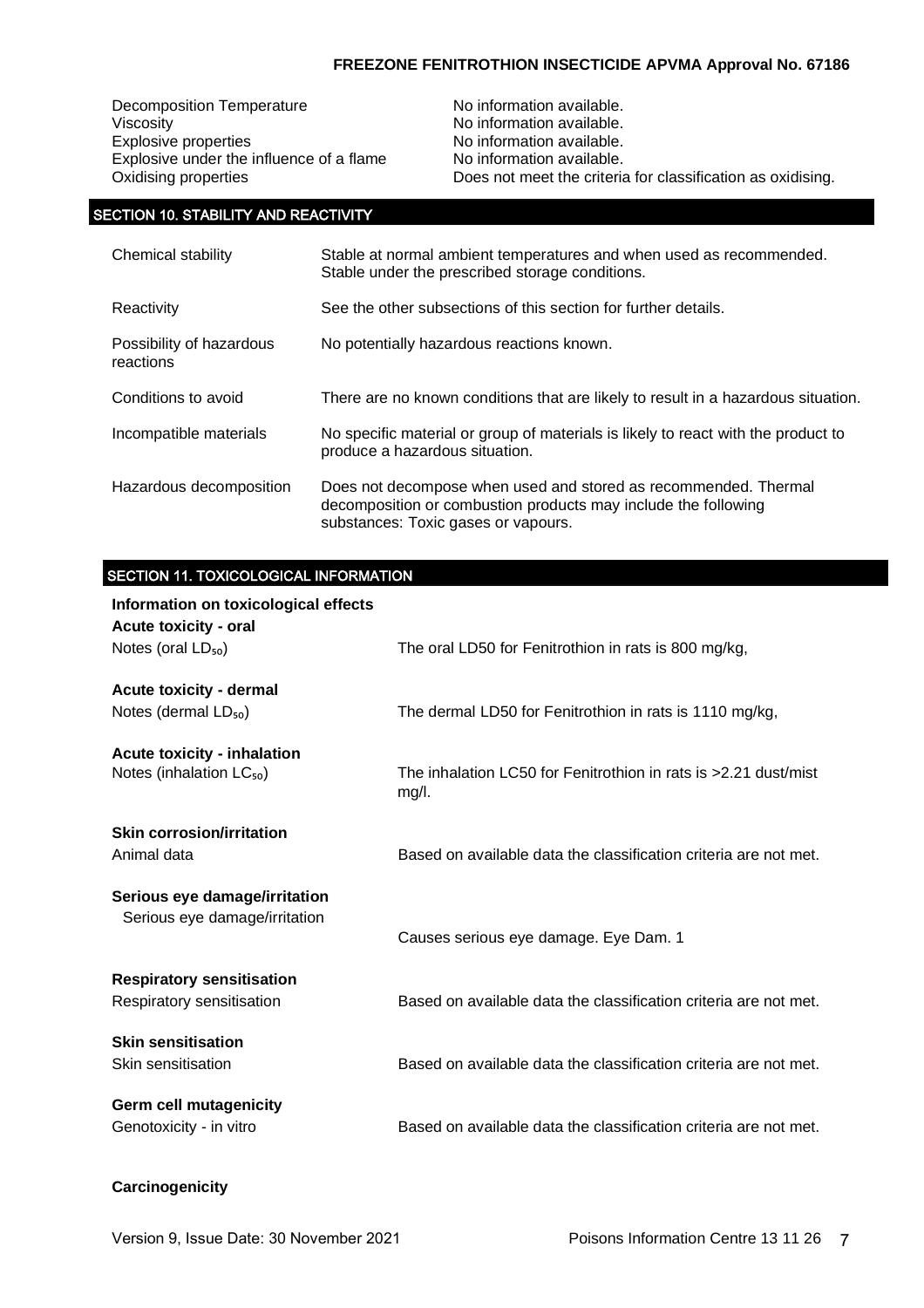| Carcinogenicity                                                   | Based on available data the classification criteria are not met.                                                                      |
|-------------------------------------------------------------------|---------------------------------------------------------------------------------------------------------------------------------------|
| IARC carcinogenicity                                              | None of the ingredients are listed or exempt.                                                                                         |
| <b>Reproductive toxicity</b><br>Reproductive toxicity - fertility | Based on available data the classification criteria are not met.                                                                      |
| Reproductive toxicity- development                                | Based on available data the classification criteria are not met.                                                                      |
| Specific target organ toxicity<br>STOT- single exposure           | No data available.                                                                                                                    |
| STOT- repeated exposure                                           | STOT RE 1 - H372 Causes damage to organs through prolonged or<br>repeated exposure.                                                   |
| <b>Aspiration hazard</b><br>Aspiration hazard                     | Based on available data the classification criteria are not met.                                                                      |
| <b>General information</b><br>Inhalation                          | A single exposure may cause the following adverse effects: Headache.<br>Exhaustion and weakness.                                      |
| Ingestion                                                         | Harmful if swallowed.                                                                                                                 |
| Skin contact                                                      | Harmful in contact with skin.                                                                                                         |
| Eye contact                                                       | Causes serious eye damage. Symptoms following overexposure may<br>include the following: Pain. Profuse watering of the eyes. Redness. |
| Route of entry                                                    | Inhalation, ingestion, skin contact or eye contact.                                                                                   |
| Target organs                                                     | None known.                                                                                                                           |

# SECTION 12. ECOLOGICAL INFORMATION

| <b>Ecotoxicity</b>                       | Dangerous to fish. DO NOT contaminate streams, rivers or<br>waterways with the chemical or used containers.                          |
|------------------------------------------|--------------------------------------------------------------------------------------------------------------------------------------|
| Toxicity                                 | Aquatic Acute 1 - H400 Very toxic to aquatic life. Aquatic Chronic<br>1 - H410 Very toxic to aquatic life with long lasting effects. |
| Acute toxicity - aquatic invertebrates   | LC50, 48 hour: 0.0086 mg/l, Daphnia magna.                                                                                           |
| Chronic toxicity - aquatic invertebrates | LC50, 96 hours: 0.000087 mg/l, Daphnia magna.                                                                                        |
| Persistence and degradability            | No data available.                                                                                                                   |
| Partition coefficient                    | No information available.                                                                                                            |
| Bioaccumulative potential                | No data available.                                                                                                                   |
| Mobility in soil                         | No data available.                                                                                                                   |
| Other adverse effects                    | No data available.                                                                                                                   |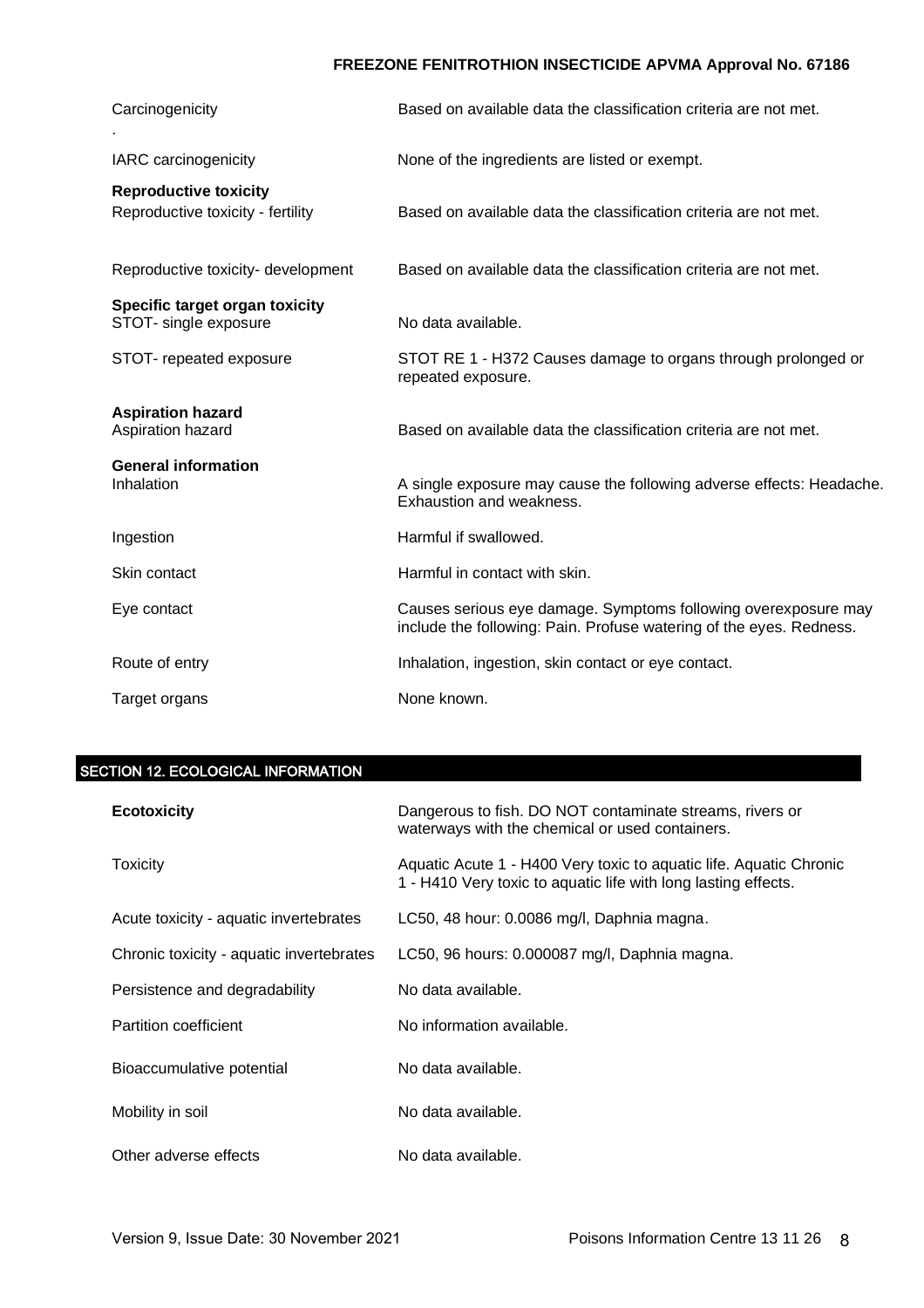## SECTION 13. DISPOSAL CONSIDERATIONS

| General information   | The generation of waste should be minimised or avoided wherever          |  |
|-----------------------|--------------------------------------------------------------------------|--|
|                       | possible. Reuse or recycle products wherever possible. This material     |  |
|                       | and its container must be disposed of in a safe way. When handling       |  |
|                       | waste, the safety precautions applying to handling of the product should |  |
|                       | be considered. Care should be taken when handling emptied containers     |  |
|                       | that have not been thoroughly cleaned or rinsed out. Empty containers or |  |
|                       | liners may retain some product residues and hence be potentially         |  |
|                       | hazardous.                                                               |  |
| Disposal of packaging | Do not empty into drains. Dispose of waste to licensed waste             |  |
|                       | disposal site in accordance with the requirements of the local           |  |
|                       | Waste Disposal Authority.                                                |  |

| <b>SECTION 14. TRANSPORT INFORMATION</b> |                                                                                                                     |
|------------------------------------------|---------------------------------------------------------------------------------------------------------------------|
| General                                  | Classified as dangerous in the meaning of Road/Rail (ADG), Sea<br>(INDG) and Air (ICAO/IATA) transport regulations. |
| UN Number                                | 3018                                                                                                                |
| UN proper shipping name                  | ORGANOPHOSPHORUS PESTICIDE, LIQUID, TOXIC<br>(Fenitrothion)                                                         |
| Transport hazard class(es)               | 6.1                                                                                                                 |
| Packing group                            | Ш                                                                                                                   |
| Hazchem code                             | 3X                                                                                                                  |

## SECTION 15. REGULATORY INFORMATION

**Safety, health and environmental regulations/legislation specific for the substance or mixture**

| <b>SECTION 16. OTHER INFORMATION</b> |            |  |
|--------------------------------------|------------|--|
| Revision date                        | 30/11/2021 |  |
| <b>Revision</b>                      | 9          |  |
| Supersedes date                      | 31/12/16   |  |